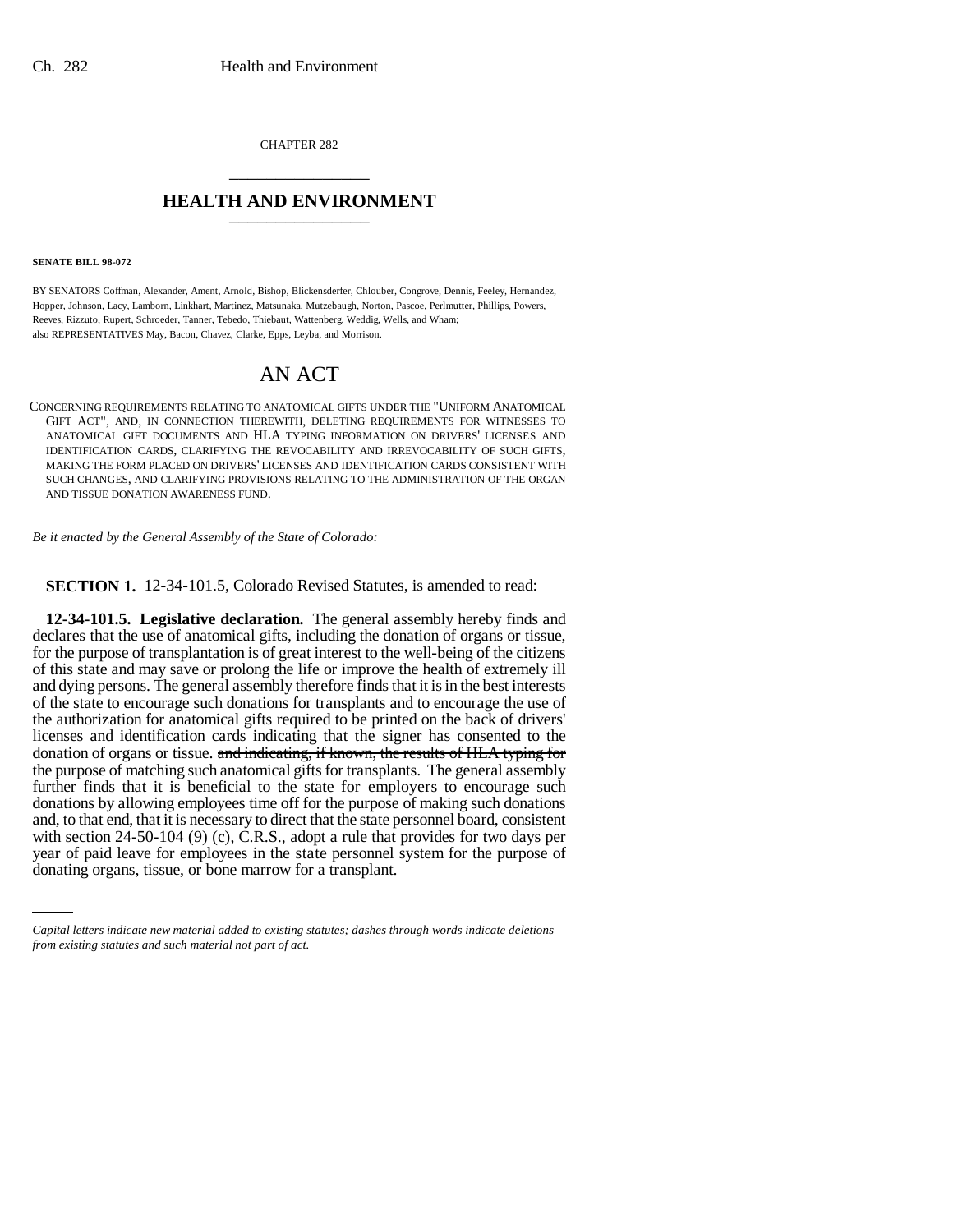**SECTION 2.** The introductory portion to 12-34-103 (2), Colorado Revised Statutes, is amended, and the said 12-34-103 is further amended BY THE ADDITION OF A NEW SUBSECTION, to read:

**12-34-103. Persons who may execute an anatomical gift.** (2) IN THE ABSENCE OF AN INDIVIDUAL DECLARATION TO DONATE ALL OR PART OF A PERSON'S OWN BODY, any of the following persons, in the order of priority stated, when persons in prior classes are not available at the time of death, and in the absence of actual notice of a contrary indication as defined in section 12-34-107, or actual notice of opposition by a member of the same or a prior class, may give all or any part of the decedent's body for any purposes specified in section 12-34-104:

(6) UNLESS HELD FOR PURPOSES SPECIFIED IN SECTION 30-10-606, C.R.S., AN ANATOMICAL GIFT THAT IS NOT REVOKED BY THE DONOR BEFORE DEATH IS IRREVOCABLE AND DOES NOT REQUIRE CONSENT OR CONCURRENCE OF ANY PERSON AFTER THE DONOR'S DEATH.

**SECTION 3.** 12-34-105 (1) (c) and (5) (a), Colorado Revised Statutes, are amended, and the said 12-34-105 (1) is further amended BY THE ADDITION OF A NEW PARAGRAPH, to read:

**12-34-105. Manner of executing anatomical gifts.** (1) A gift of all or part of a human body under section 12-34-103 (1) may be made by any of the following:

(c) By document other than a will or license. The gift becomes effective upon the death of the donor. The document, which may be a card designed to be carried on the person, shall be signed by the donor. in the presence of two witnesses who must then sign the document in his presence. If the donor cannot sign, the document may be signed for him THE DONOR at his THE DONOR'S direction and in his THE DONOR'S presence. and in the presence of two witnesses who must then sign the document in his presence. Delivery of the document of gift during the donor's lifetime is not necessary to make the gift valid.

(d) BY DRIVER'S LICENSE OR IDENTIFICATION CARD. THE DRIVER'S LICENSE OR IDENTIFICATION CARD SIGNED UPON ISSUANCE OF THE DOCUMENT AND A "Y" IN THE DONOR FIELD ON THE FRONT OF THE DRIVER'S LICENSE OR IDENTIFICATION CARD INDICATES THAT THE GIFT BECOMES EFFECTIVE UPON THE DEATH OF THE DONOR.

(5) (a) The department of revenue shall place on the back of each driver's license, provisional driver's license, and identification card issued pursuant to article 2 of title 42, C.R.S., a card, as provided in paragraph (c) of subsection (1) of this section, in the form as follows:

I hereby give, at the time of my death, any of my organs and tissues designated below that may be needed for transplantation, therapy, research, or education. I give MAKE AN ANATOMICAL GIFT, TO BE EFFECTIVE UPON MY DEATH, OF:

A. Any needed organ or tissue ORGANS/TISSUES Date: B. Organs or tissue listed THE FOLLOWING ORGANS/TISSUES: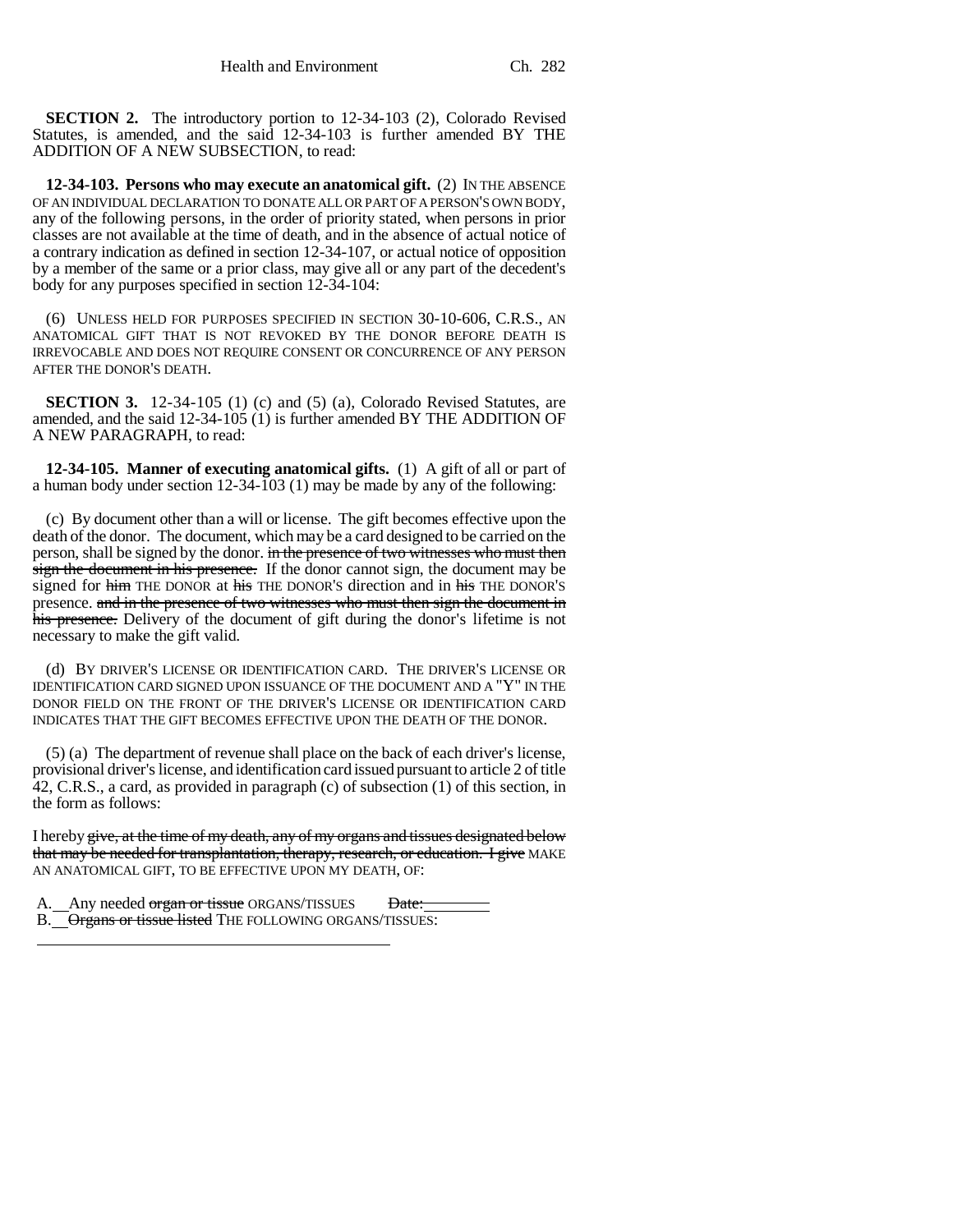DONOR signature:<br>of Donor: of Donor: **HLA typing (if known) :**<br>Witness: Witness: Witness:

**SECTION 4.** 12-34-107, Colorado Revised Statutes, is amended BY THE ADDITION OF A NEW SUBSECTION to read:

**12-34-107. Amendment or revocation of the gift.** (5) A PERSON, AFTER BEING ISSUED A DRIVER'S LICENSE OR IDENTIFICATION CARD, MAY AT A LATER DATE BECOME AN ANATOMICAL DONOR BY SIGNING SUCH PERSON'S NAME ON THE BACK OF THE LICENSE OR IDENTIFICATION CARD.

**SECTION 5.** 15-14-506, Colorado Revised Statutes, is amended BY THE ADDITION OF A NEW SUBSECTION to read:

**15-14-506. Medical durable power of attorney.** (3.5) ANY MEDICAL DURABLE POWER OF ATTORNEY EXECUTED UNDER SECTIONS 15-14-503 TO 15-14-509 MAY ALSO HAVE A DOCUMENT WITH A WRITTEN STATEMENT AS PROVIDED IN SECTION 12-34-105 (1) (c), C.R.S., OR A STATEMENT IN SUBSTANTIALLY SIMILAR FORM, INDICATING A DECISION REGARDING ORGAN AND TISSUE DONATION. SUCH A DOCUMENT SHALL BE EXECUTED IN ACCORDANCE WITH THE PROVISIONS OF THE "UNIFORM ANATOMICAL GIFT ACT", ARTICLE 34 OF TITLE 12, C.R.S. SUCH A WRITTEN STATEMENT MAY BE IN THE FOLLOWING FORM:

I HEREBY MAKE AN ANATOMICAL GIFT, TO BE EFFECTIVE UPON MY DEATH, OF:

A. \_\_ ANY NEEDED ORGANS/TISSUES

B. THE FOLLOWING ORGANS/TISSUES:

DONOR SIGNATURE: \_\_\_\_\_\_\_\_\_\_\_\_\_\_\_\_\_\_\_\_\_\_\_\_\_\_\_\_\_\_\_

 $\overline{a}$ 

**SECTION 6.** 15-14-603 (3), Colorado Revised Statutes, is amended to read:

**15-14-603. Applicability.** (3) (a) The authority of an attorney-in-fact or an agent to act on behalf of the principal may include, but is not limited to, the powers specified in sections 15-14-501 to 15-14-506.

(b) ANY DURABLE POWER OF ATTORNEY EXECUTED UNDER THIS PART 6 MAY ALSO HAVE A DOCUMENT WITH A WRITTEN STATEMENT AS PROVIDED IN SECTION 12-34-105 (1) (c), C.R.S., OR A STATEMENT IN SUBSTANTIALLY SIMILAR FORM, INDICATING A DECISION REGARDING ORGAN AND TISSUE DONATION. SUCH A DOCUMENT SHALL BE EXECUTED IN ACCORDANCE WITH THE PROVISIONS OF THE "UNIFORM ANATOMICAL GIFT ACT", ARTICLE 34 OF TITLE 12,C.R.S. SUCH A WRITTEN STATEMENT MAY BE IN THE FOLLOWING FORM:

I HEREBY MAKE AN ANATOMICAL GIFT, TO BE EFFECTIVE UPON MY DEATH, OF:

A. ANY NEEDED ORGANS/TISSUES

B. THE FOLLOWING ORGANS/TISSUES:

DONOR SIGNATURE: \_\_\_\_\_\_\_\_\_\_\_\_\_\_\_\_\_\_\_\_\_\_\_\_\_\_\_\_\_\_\_

 $\overline{a}$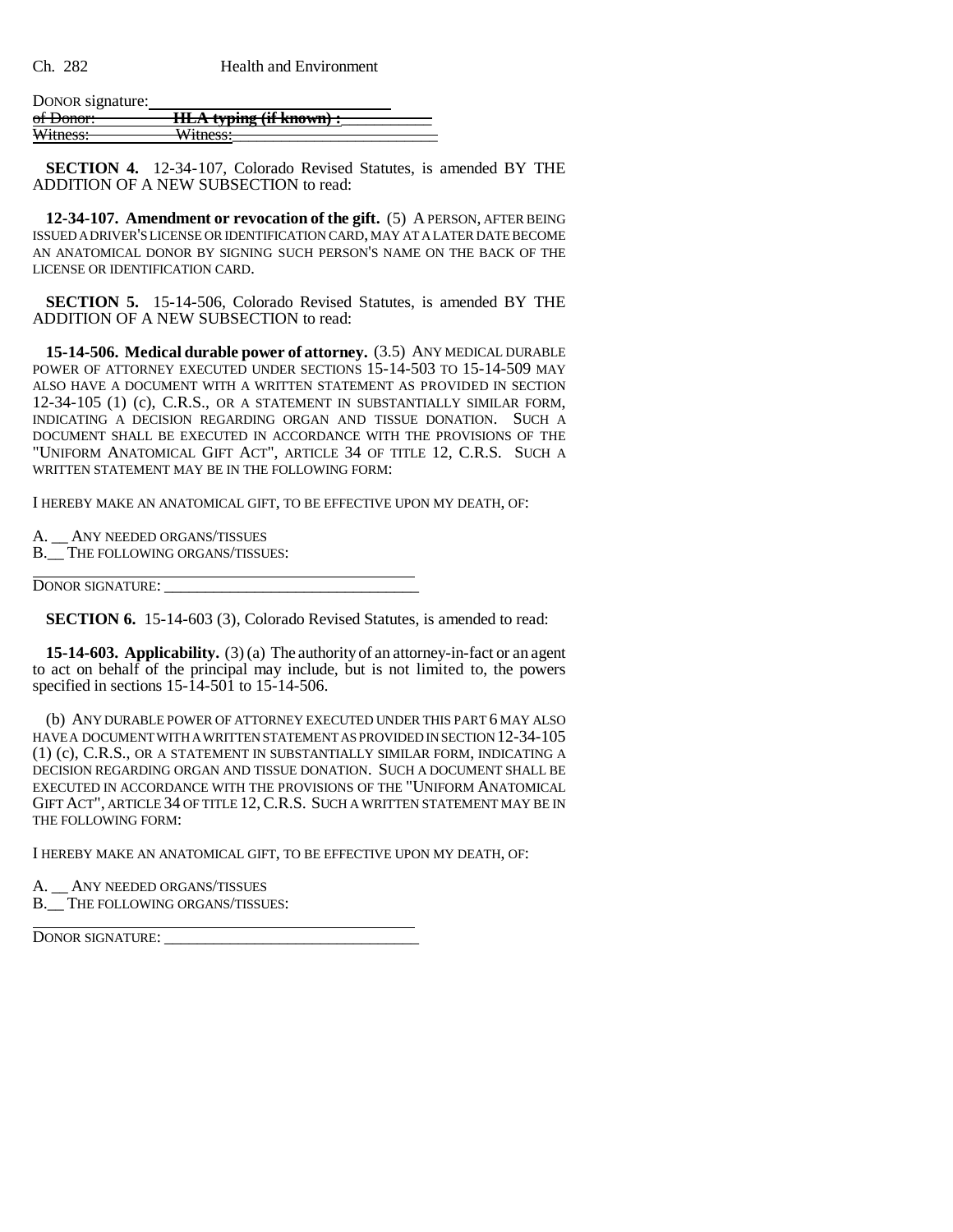**SECTION 7.** 15-18-104, Colorado Revised Statutes, is amended BY THE ADDITION OF A NEW SUBSECTION to read:

**15-18-104. Declaration as to medical treatment.** (4) ANY DECLARATION MADE PURSUANT TO SUBSECTION (3) OF THIS SECTION MAY ALSO HAVE A DOCUMENT WITH A WRITTEN STATEMENT AS PROVIDED IN SECTION 12-34-105 (1) (c), C.R.S., OR A WRITTEN STATEMENT IN SUBSTANTIALLY SIMILAR FORM, INDICATING A DECISION REGARDING ORGAN AND TISSUE DONATION. SUCH A DOCUMENT SHALL BE EXECUTED IN ACCORDANCE WITH THE PROVISIONS OF THE "UNIFORM ANATOMICAL GIFT ACT", ARTICLE 34 OF TITLE 12, C.R.S. SUCH A WRITTEN STATEMENT MAY BE IN THE FOLLOWING FORM:

I HEREBY MAKE AN ANATOMICAL GIFT, TO BE EFFECTIVE UPON MY DEATH, OF:

ANY NEEDED ORGANS/TISSUES

B.\_\_ THE FOLLOWING ORGANS/TISSUES:

DONOR SIGNATURE:

 $\overline{a}$ 

**SECTION 8.** 15-18.6-103 (2), Colorado Revised Statutes, is amended BY THE ADDITION OF A NEW PARAGRAPH to read:

**15-18.6-103. CPR directive forms - duties of state board of health.** (2) CPR directive protocols to be adopted by the state board shall require the following information concerning the person who is the subject of the CPR directive:

(i) THE PERSON'S DIRECTIVE IN THE FORM OF A DOCUMENT WITH A WRITTEN STATEMENT AS PROVIDED IN SECTION 12-34-105 (1) (c), C.R.S., OR A STATEMENT IN SUBSTANTIALLY SIMILAR FORM, INDICATING A DECISION REGARDING TISSUE DONATION. SUCH A DOCUMENT SHALL BE EXECUTED IN ACCORDANCE WITH THE PROVISIONS OF THE "UNIFORM ANATOMICAL GIFT ACT", ARTICLE 34 OF TITLE 12, C.R.S. SUCH A WRITTEN STATEMENT MAY BE IN THE FOLLOWING FORM:

I HEREBY MAKE AN ANATOMICAL GIFT, TO BE EFFECTIVE UPON MY DEATH, OF:

A. \_\_ANY NEEDED TISSUES B. THE FOLLOWING TISSUES: \_\_ SKIN \_\_ CORNEA \_\_ BONE, RELATED TISSUES, AND TENDONS DONOR SIGNATURE:

**SECTION 9.** 42-2-107 (4) (a), (4) (b) (II), (4) (b) (III) (B), and (4) (b) (VII), Colorado Revised Statutes, are amended to read:

**42-2-107. Application for license or instruction permit - anatomical gifts donations to organ and tissue donation awareness fund - legislative declaration.** (4) (a) The department shall ALSO provide on the front side of each driver's license or provisional driver's license a space for indicating when the licensee has made an anatomical gift pursuant to part 1 of article 34 of title 12, C.R.S. The department shall also provide on the reverse side of such license a card INFORMATION as provided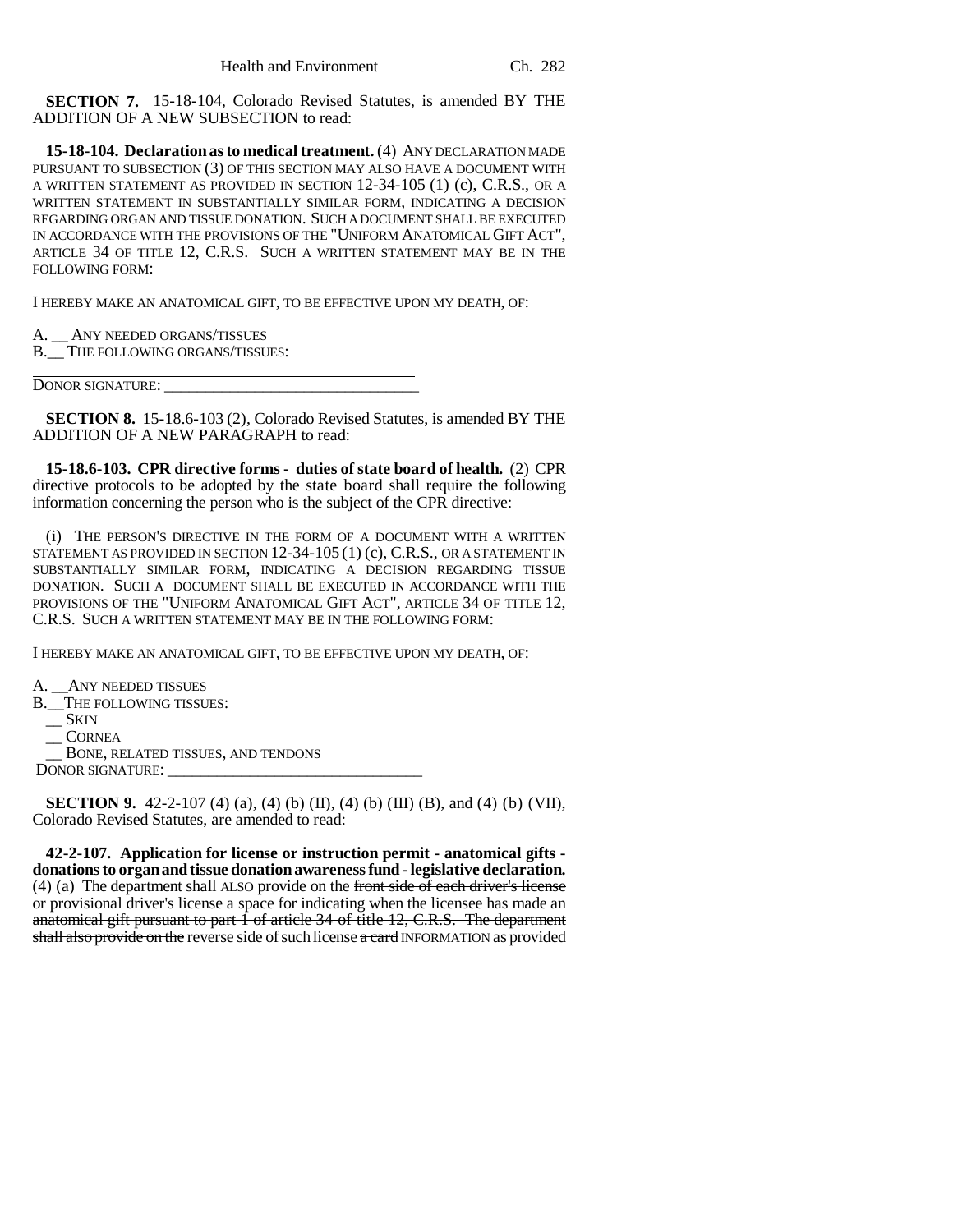in section 12-34-105 (5) (a), C.R.S.

(b) (II) There is hereby created in the state treasury the organ and tissue donation awareness fund, which shall consist of all moneys credited thereto from all sources including but not limited to moneys collected from voluntary contributions for organ and tissue donation pursuant to subparagraph (V) of this paragraph (b) and section 42-2-118 (1) (a) (II). All moneys in the fund  $at$  the end of any fiscal year, after appropriations made pursuant to subparagraph (III) of this paragraph (b), ARE HEREBY CONTINUOUSLY APPROPRIATED TO THE DEPARTMENT OF THE TREASURY AND shall remain in the fund to be used for the purposes set forth in subparagraph (III) of this paragraph (b) and shall not revert to the general fund or any other fund. In accordance with section 24-36-114, C.R.S., All interest derived from the deposit and investment of this fund shall be credited to the general fund. MONEYS IN THE FUND SHALL BE EXEMPT FROM THE MONTHLY MANAGEMENT FEE IMPOSED UNDER SECTION 24-36-114 (2), C.R.S. At the end of each fiscal year LEAST QUARTERLY, the state treasurer shall transfer all designated AVAILABLE moneys in the organ and tissue donation awareness fund to the transplant council of the rockies (TCOR), as directed by sub-subparagraph (A) of subparagraph (III) of this paragraph (b).

(III) The general assembly shall appropriate annually AT LEAST QUARTERLY, THE STATE TREASURER SHALL TRANSFER ALL AVAILABLE MONEYS from the organ and tissue donation awareness fund:

(A) To the transplant council of the rockies (TCOR), such amount as is necessary to provide funding for activities to promote organ and tissue donation through the creation and dissemination, by means of electronic media and otherwise, of educational information including public service announcements and information to increase awareness in the medical professions and related fields. The transplant council of the rockies (TCOR) shall create, by amendment to its articles of incorporation or bylaws or otherwise, as appropriate, an advisory group to allocate moneys received pursuant to this sub-subparagraph (A). Such advisory body shall include a representative of any qualified transplant organization. Such organizations shall include those for organs, tissue, bone marrow, and blood. The advisory body created under this sub-subparagraph (A) shall report in writing in a form and manner determined by the department and at such intervals as required by the department on the use of moneys received under this sub-subparagraph (A). No moneys made available pursuant to this paragraph (b) shall be used to encourage fetal tissue donation.

(B) To the department of revenue its costs of administering moneys designated as contributions to the fund pursuant to this paragraph (b).

(VII) This paragraph (b) is repealed, effective July 1, 1999 2004.

**SECTION 10.** 42-2-118 (1) (a) (II), Colorado Revised Statutes, is amended to read:

**42-2-118. Renewal of license in person or by mail - donations to organ and tissue donation awareness fund.** (1) (a) (II) (A) An applicant may make a donation of one dollar to the organ and tissue donation awareness fund, created in section 42-2-107 (4) (b) (II), to promote the donation of organs and tissues under the